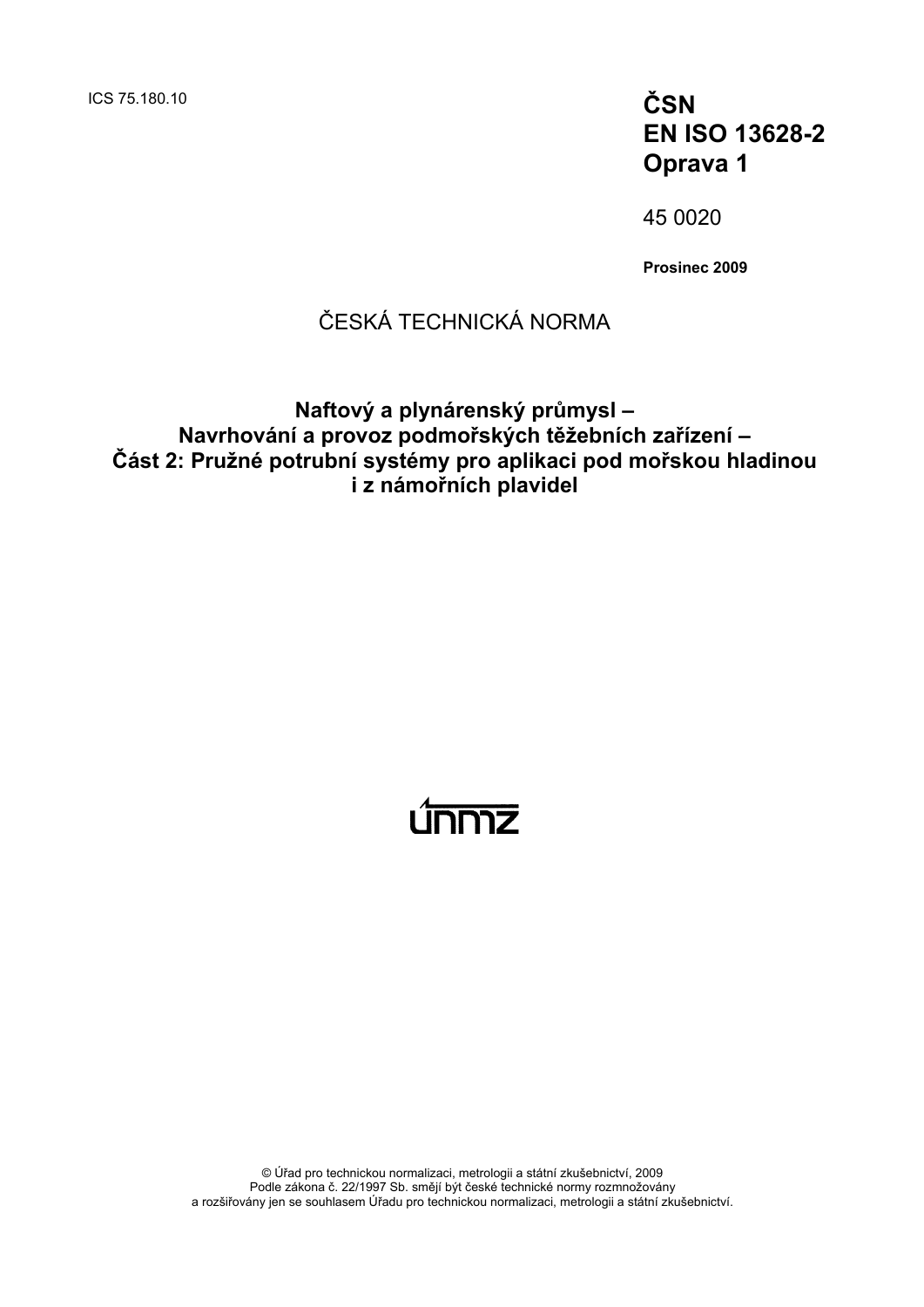ČSN EN ISO 13628-2/Opr. 1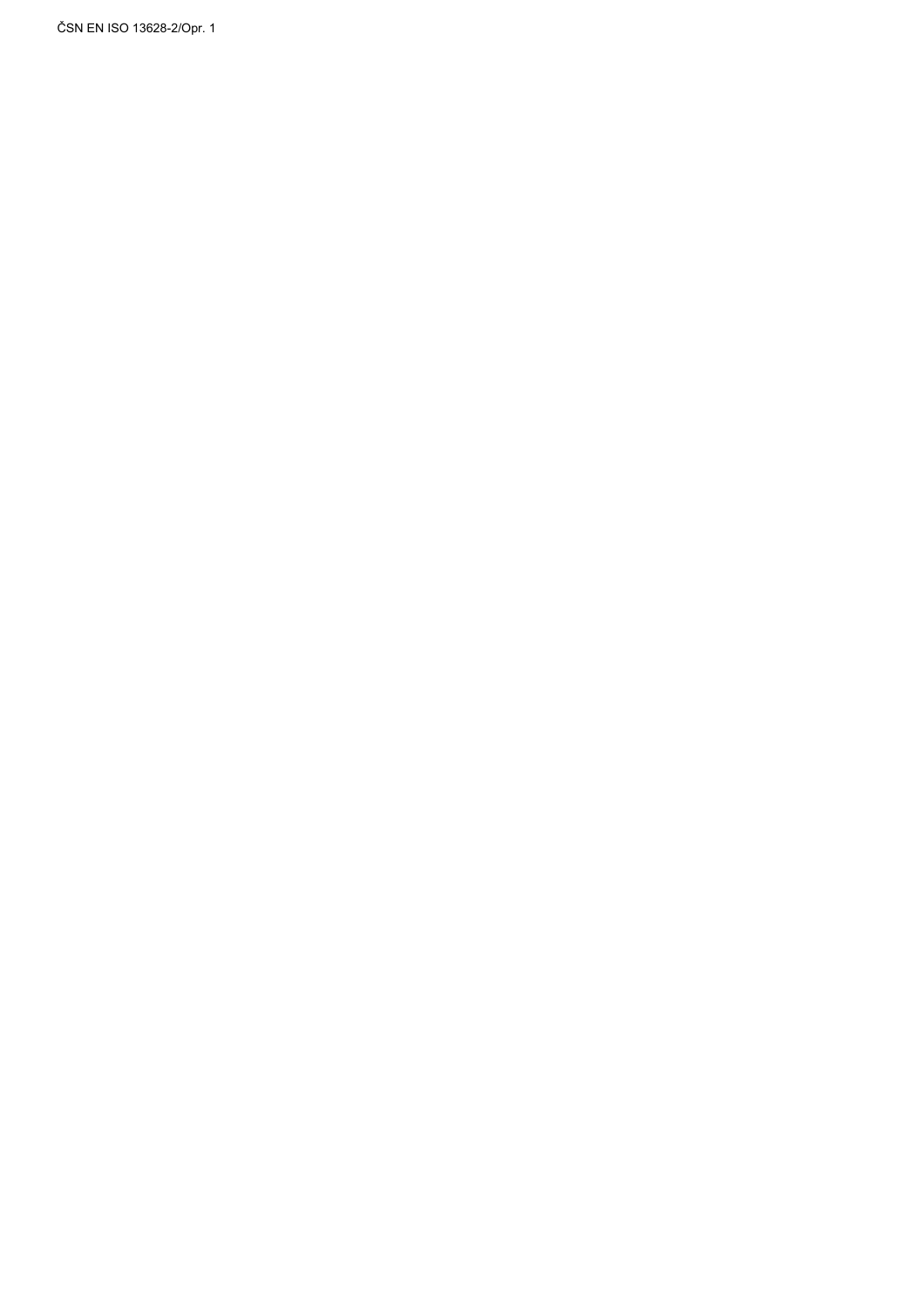## EUROPEAN STANDARD NORME EUROPÉENNE EUROPÄISCHE NORM

### **EN ISO 13628-2:2006/AC**

May 2009 Mai 2009 Mai 2009

**ICS** 75.180.10

English version Version Française Deutsche Fassung

Petroleum and natural gas industries - Design and operation of subsea production systems - Part 2: Unbonded flexible pipe systems for subsea and marine applications (ISO 13628-2:2006/Cor 1:2009)

Industries du pétrole et du gaz naturel - Conception et exploitation des systèmes de production immergés - Partie 2: Systèmes de canalisations flexibles non collées pour applications sous-marines et en milieu marin (ISO 13628-2:2006/Cor 1:2009)

Erdöl- und Erdgasindustrie - Auslegung und Betrieb von Unterwasser-Fördersystemen - Teil 2: Flexible Rohrleitungssysteme mit unverbundenen Auskleidungen für Unterwasser- und meerestechnische Anwendungen (ISO 13628-2:2006/Cor 1:2009)

This corrigendum becomes effective on 13 May 2009 for incorporation in the three official language versions of the EN.

Ce corrigendum prendra effet le 13 mai 2009 pour incorporation dans les trois versions linguistiques officielles de la EN.

Die Berichtigung tritt am 13.Mai 2009 zur Einarbeitung in die drei offiziellen Sprachfassungen der EN in Kraft.



EUROPEAN COMMITTEE FOR STANDARDIZATION COMITÉ EUROPÉEN DE NORMALISATION EUROPÄISCHES KOMITEE FÜR NORMUNG

**Management Centre: Avenue Marnix 17, B-1000 Brussels**

© 2009 CEN All rights of exploitation in any form and by any means reserved worldwide for CEN national Members. Tous droits d'exploitation sous quelque forme et de quelque manière que ce soit réservés dans le monde entier aux membres nationaux du CEN. Alle Rechte der Verwertung, gleich in welcher Form und in welchem Verfahren, sind weltweit den nationalen Mitgliedern

von CEN vorbehalten.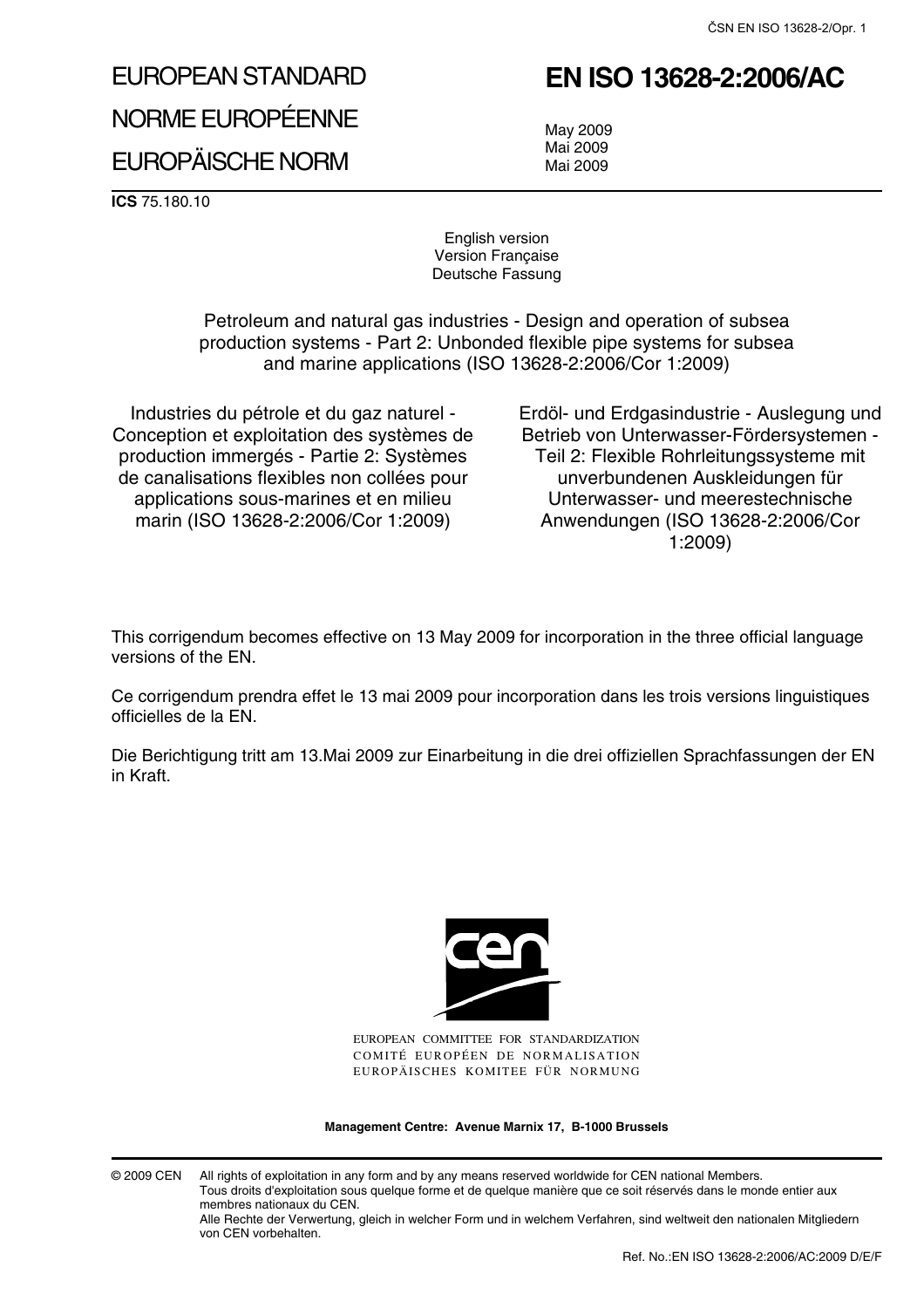ČSN EN ISO 13628-2/Opr. 1

#### **EN ISO 13628-2:2006/AC:2009 (E)**

#### **Endorsement notice**

The text of ISO 13628-2:2006/Cor.1:2009 has been approved by CEN as a European Corrigendum without any modification.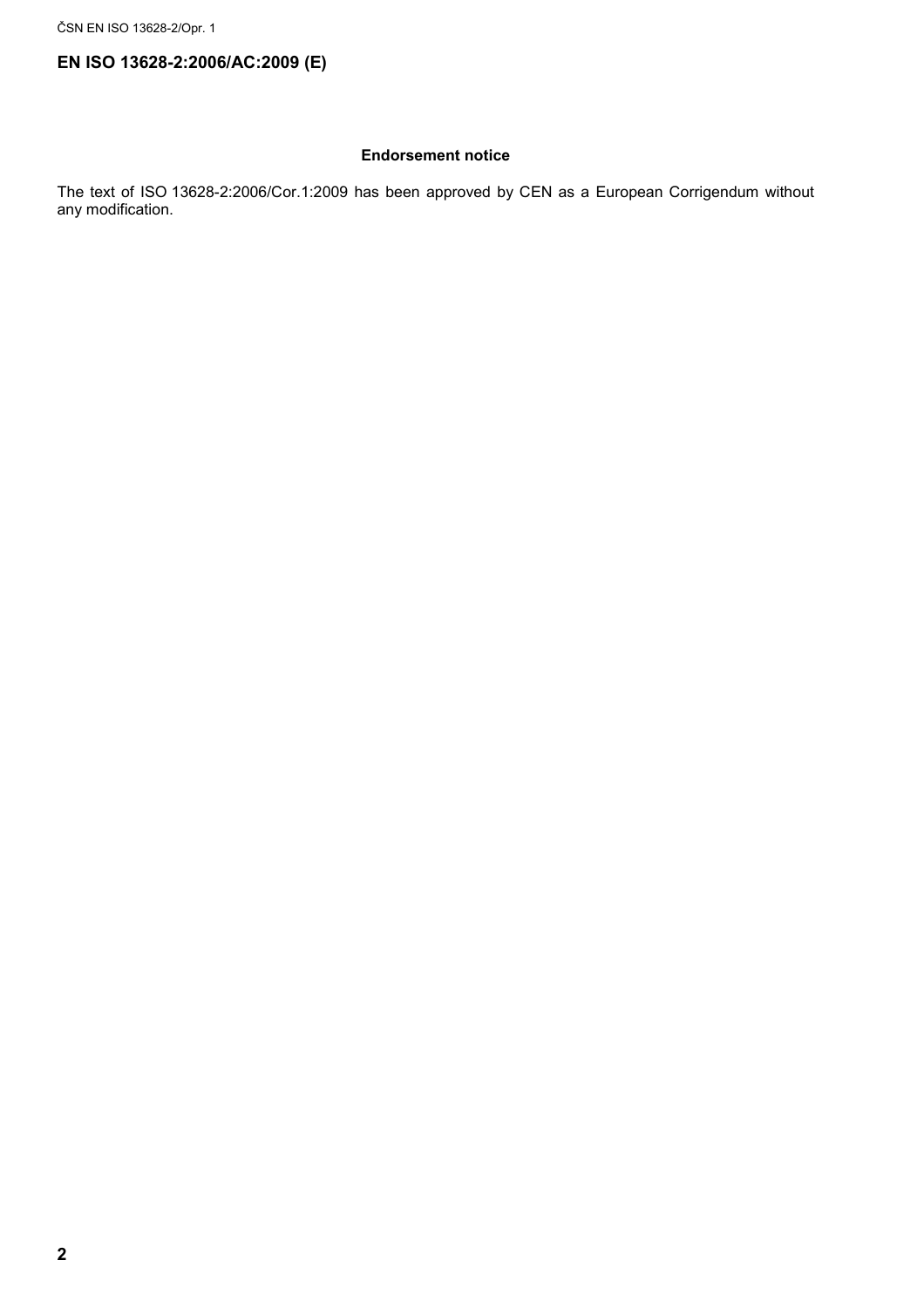

#### **INTERNATIONAL STANDARD ISO 13628-2:2006**  TECHNICAL CORRIGENDUM 1

Published 2009-04-15

INTERNATIONAL ORGANIZATION FOR STANDARDIZATION • МЕЖДУНАРОДНАЯ ОРГАНИЗАЦИЯ ПО СТАНДАРТИЗАЦИИ • ORGANISATION INTERNATIONALE DE NORMALISATION

### **Petroleum and natural gas industries — Design and operation of subsea production systems —**

### Part 2 **Unbonded flexible pipe systems for subsea and marine applications**

TECHNICAL CORRIGENDUM 1

*Industries du pétrole et du gaz naturel — Conception et exploitation des systèmes de production immergés — Partie 2: Systèmes de canalisations flexibles non collées pour applications sous-marines et en milieu marin*

*RECTIFICATIF TECHNIQUE 1* 

Technical Corrigendum 1 to ISO 13628-2:2006 was prepared by Technical Committee ISO/TC 67, *Materials, equipment and offshore structures for petroleum, petrochemical and natural gas industries,* Subcommittee SC 8, *Drilling and production equipment.* 

*Page 1, Clause 2:* Add the following reference in numerical order after ISO 75-2: "ISO 148-1, *Metallic materials —- Charpy pendulum impact test — Part 1: Test method*"

 $\overline{a}$ 

*Page 2, Clause 2:*

Delete "ISO 8457-2, *Steel wire rod — Part 2: Quality requirements for unalloyed steel wire rods for conversion to wire*"

Delete "ISO 8692, *Water quality — Freshwater algal growth inhibition test with unicellular green algae*"

©ISO 2009 All rights reserved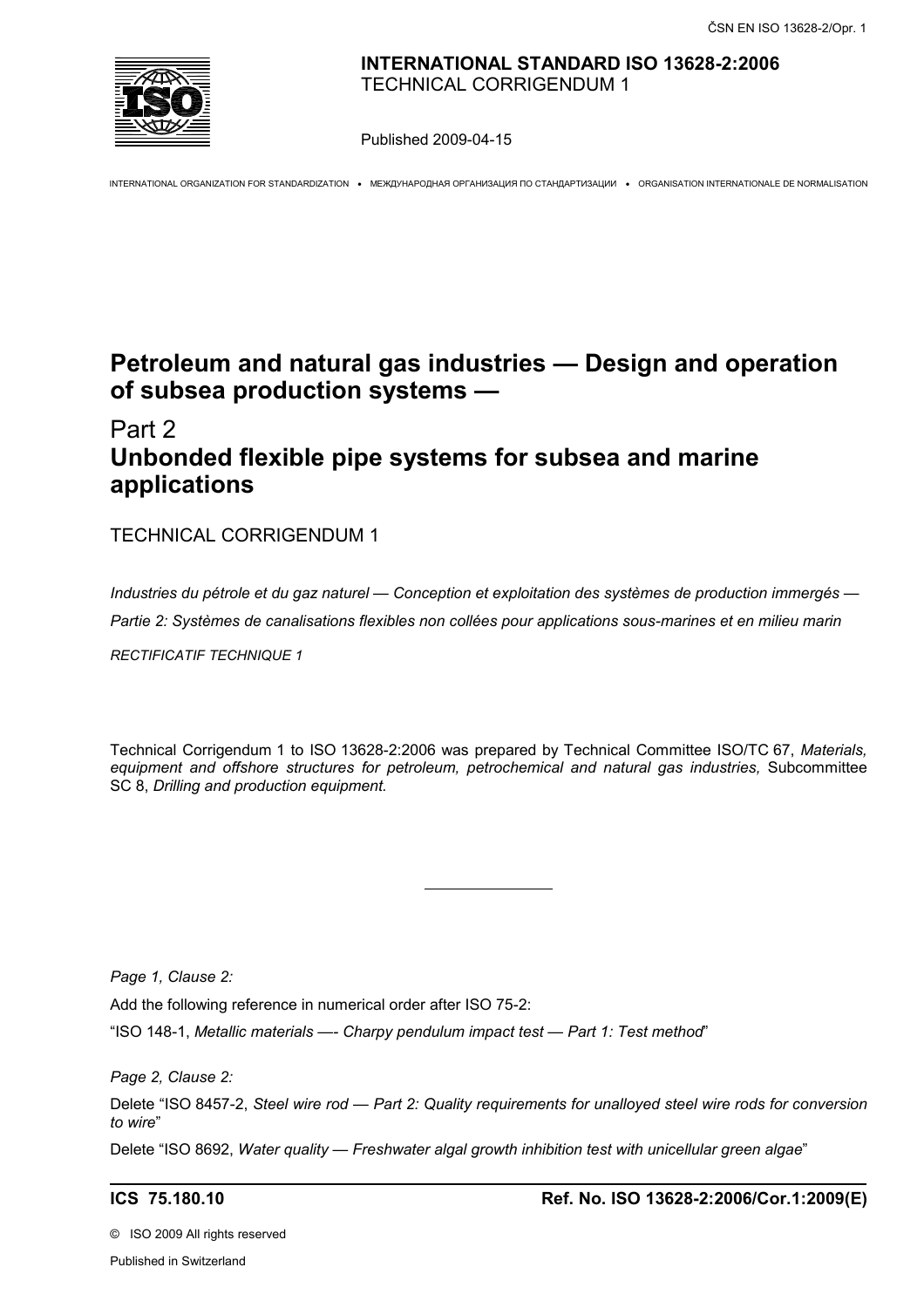ČSN EN ISO 13628-2/Opr. 1

#### **ISO 13628-2:2006/Cor.1:2009(E)**

Add the following reference in numerical order after ISO 6508-1:

"ISO 6892, *Metallic materials — Tensile testing at ambient temperature*"

*Page 36, Table 12:* 

In the first line of data in the column entitled "Test procedure", replace the reference "ISO 8457-2" with "ASTM A751" and delete footnote reference "a".

In the, ninth line of data in the column entitled "Comments", change footnote reference "b".

At the bottom of the table, delete footnotes "a" and "b".

*Page 36, Table 12:* 

Delete the second and third lines of data and replace with the following:

|  | . ens<br>$-$ - $ -$<br>asile<br>properties<br>. | $\sim$ $\sim$ $\sim$ $\sim$<br>יי?י<br>ിറാ∠<br>$\sim$ $\sim$ $\sim$ $\sim$ $\sim$ $\sim$ |  |
|--|-------------------------------------------------|------------------------------------------------------------------------------------------|--|
|--|-------------------------------------------------|------------------------------------------------------------------------------------------|--|

Add the following footnote "a" to the bottom of Table 12:

For the purposes of this provision, ASTM A370 is equivalent to ISO 6892.

*Page 38, 7.2.5.1.1 b):* 

Replace "ISO 8692" with "ISO 6892".

Add the following Note:

NOTE For the purposes of this provision, ASTM A370 is equivalent to ISO 6892.

*Page 38, 7.2.5.1.1 e):* 

Replace the reference "7.2.4.2.1" with "7.1.4.1.1".

*Page 38, 7.2.5.1.4, first and second lines:* 

Replace "ISO 8692" with "ISO 148-1" twice.

Add the following Note as a separate paragraph after the second sentence:

NOTE For the purposes of this provision, ASTM A370 is equivalent to ISO 148-1.

Add the following reference:

*Page 70, Bibliography:* 

Add the following reference:

[30] ASTM A370, Test Methods and Definitions for Mechanical Testing of Steel Products